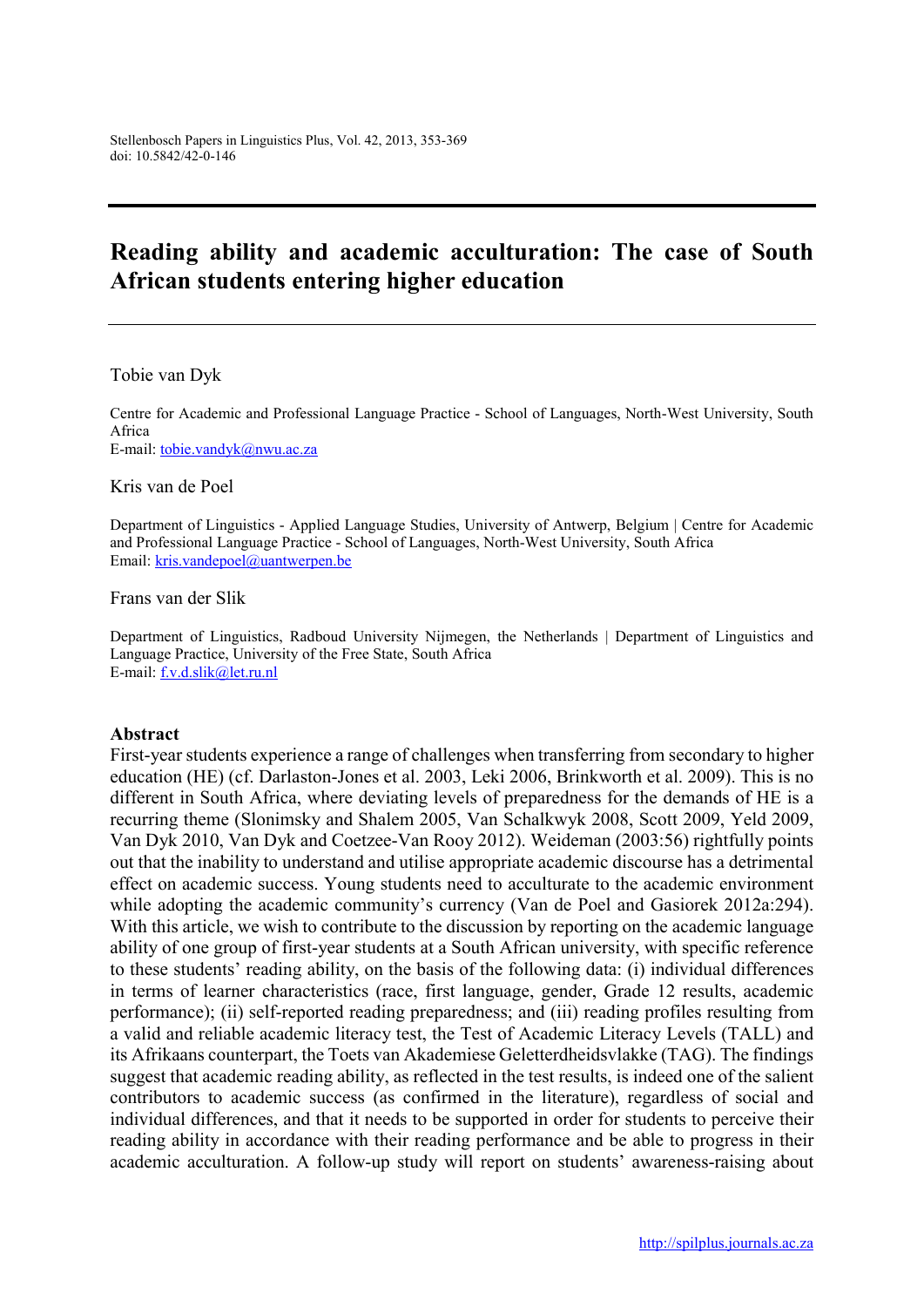their own academic reading through the use of the validated scale for Perceived Academic Reading Preparedness (PARP) as a pedagogical tool.

Keywords: academic acculturation, academic literacy, academic reading, perceptions of reading ability, academic performance

# 1. Introduction

It has been reiterated in both international and local research literature that the transition from secondary to higher education (HE) is not just a change of physical environment, but also a change of culture that, in many cases, may result in a high drop-out rate, particularly during the first year of study (cf. Brinkworth et al. 2009; Darlaston-Jones et al. 2003; Foxcroft and Stumpf 2005; Kuh et al. 2007; Scott 2009; Scott, Yeld and Hendry 2007; Slonimsky and Shalem 2005; Van de Poel and Gasiorek 2012a, 2012b; Van Dyk 2010; Van Dyk and Coetzee-Van Rooy 2012; Van Schalkwyk 2008; Yeld 2009). Moreover, it is widely accepted that the academic performance and motivation of first-year students to stay in HE depend, amongst others, on how well they integrate into the university environment (Brinkworth et al. 2009:168). Integration, within the scope of this article, is defined as the ability (and motivation) of students to negotiate, assimilate, understand, embrace, interact and engage with academic discourse in all its diversity, which – in turn – relies on Hyland's (2009:1) definition of academic discourse as "the ways of thinking and using language which exist in the academy". Weideman (2003:56) rightfully points out that an inability to understand and utilise the appropriate academic discourse is one of the major causes of academic failure. Students, in other words, have to conform to the academic community's communicative currency: the norms, standards, procedures and linguistic forms that constitute academic discourse (cf. Duff 2010; Hyland 2009; Gee 1998, 2000; Van de Poel and Gasiorek 2012a:294). When students are adequately literate, they will be able to activate the knowledge and skills required to communicate and function in the academic environment and become acculturated and potentially successful.

## 2. A South African perspective

The preparedness levels of first-time students in South African HE have been questioned before (Foxcroft and Stumpf 2005, Van Dyk 2010, Van Dyk and Coetzee-Van Rooy 2012, Van Schalkwyk 2008, Yeld 2001). Investigations into possible explanations for low pass rates have revealed so far that, firstly, the legacy of socio-economic and political factors rooted in the educational policies of the past still remains (Cooper and Van Dyk 2003:68) and that quality teaching and learning is to a large extent still elusive (De Bot 2005:9-10); secondly, that the ongoing debate on mother-tongue education, bilingualism and multilingualism has so far not led to an effective policy (Alexander 2005; Alexander and Bloch 2004; Altbach and Knight 2007:297; Banda 2009:5-6; Bloch 2006; Coetzee-Van Rooy 2010:19; Deyi et al. 2007; Henning et al. 2001; Henning and Van Rensburg 2002; Heugh 2000:5-6; Van der Walt 2004, 2010); thirdly, that due to the massification of HE many school-leavers end up in academic education instead of in vocational training (Scott 2009:25), and lastly, that "the education system at all levels needs well-planned and well-implemented interventions" in order to improve (Van Dyk and Coetzee-Van Rooy 2012:7).

The linguistic arguments for low pass rates usually include references to low levels of competency in the language(s) of teaching and learning as well as the fact that the language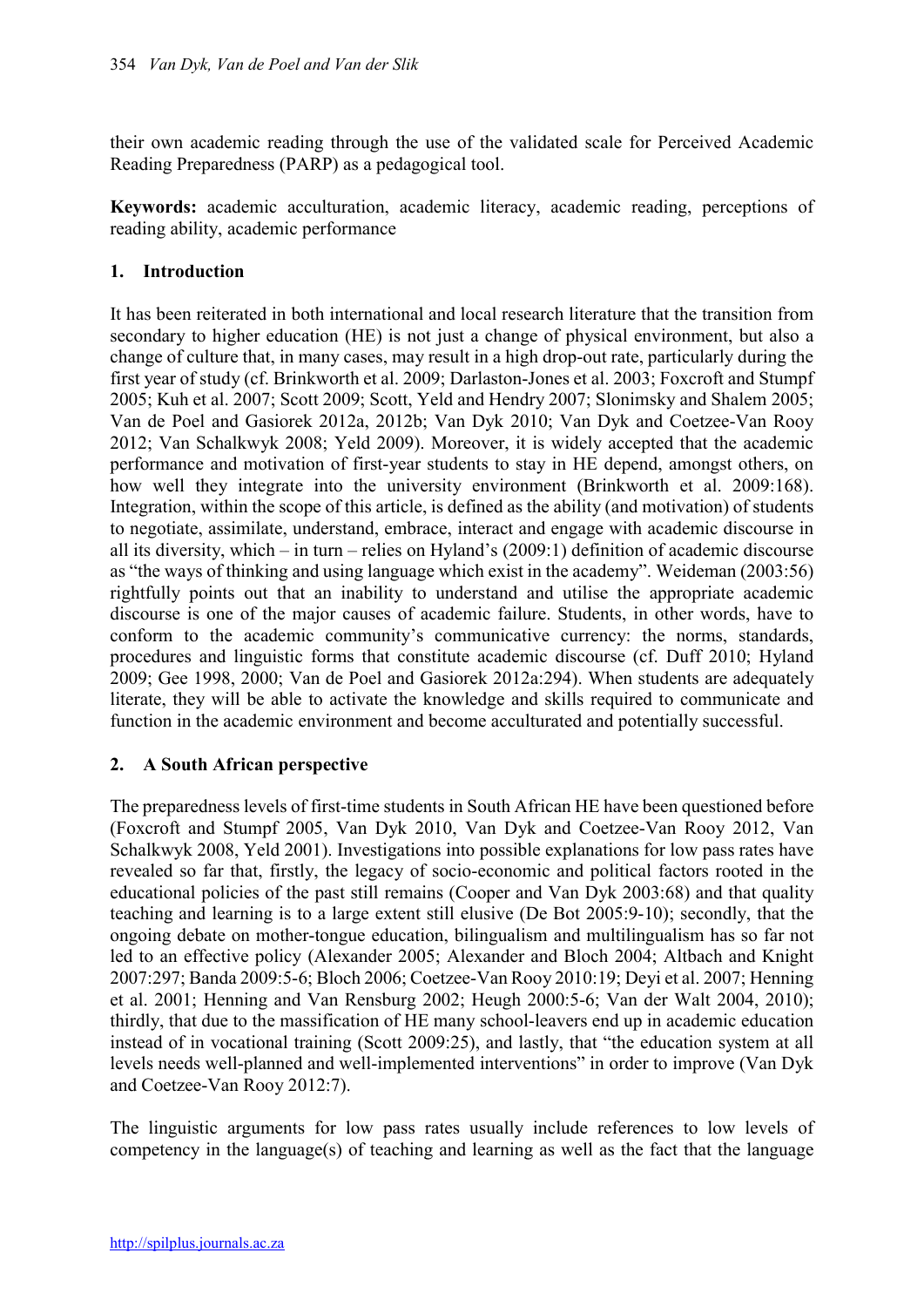curriculum in secondary education does not necessarily equip prospective students adequately with the higher-order language-thinking skills they need (cf. Blacquiére 1989, Leibowitz 2001, Macdonald 1990, Perkins 1991, Pretorius 1995, Van Rensburg and Weideman 2002, Vorster and Reagan 1990). Van Dyk et al. (2007:155-156) investigated the low levels of proficiency in the languages of teaching and learning and ascertained that first-year students find it difficult to listen effectively to lecture content where they sometimes need to listen extensively and at other times intensively. Next, the researchers observed that students also experience difficulty in voicing logical arguments about course or lecture content. In addition, they noted that students do not have a sound academic approach towards academic texts, class tasks or test questions that are characterised by sophisticated argument structure or abstract scientific content. Finally, students seem to struggle to adhere to basic requirements for the completion of academic tasks. These observations, amongst others, were confirmed by the academic literacy tests administered annually to first-year students at a national level (Van Dyk 2010, Yeld 2009) and the performance of South African learners in a variety of international literacy and numeracy tests (cf. results in the 2006 Progress in Reading Literacy Study [PIRLS] reported in Mullis et al. 2007, and results report in the 2007 Trends in International Mathematics and Science Study [TIMMS] reported in Mullis et al. 2008).

## 3. Academic literacy and reading

The fact that newcomers struggle to integrate and succeed in an academic context, possibly because they experience academic literacy deficiencies, is a universal phenomenon (Darlaston-Jones et al. 2003, Leki 2006, Brinkworth et al. 2009). The skill that has been most heavily focused upon in this context is writing, and an often-heard complaint from faculty is "My students can't write!" (Van de Poel and Brunfaut 2004). Remedial writing research over the past twenty years (conducted by, amongst others, leading figures like Johns, Lea and Street) has taken first a product and later a process approach, embracing skills training, socialisation and empowerment. Since the proposed teaching and learning solutions have not all proven equally effective, and the pendulum has swung from product- to process-focus and back again, the scope has been widened to look into reading deficiencies as playing a foundational role in academic writing and academic success. After all, students are expected to fulfil fundamental reading requirements (reading-to-learn). Since reading is generally regarded as a more "basic" skill on which other skills rely heavily, and since academic reading skills are often taken as a given, attention so far has often been focused on learning-to-read. This does not suffice, as indicated by Dreyer and Nel (2003:349) and supported by research undertaken by Brunfaut (2008), since "[o]ne of the most serious problems in higher education, but one which is often not recognized by either students or lecturers until some way into academic courses, is the problem of reading, perhaps because reading per se is not assessed. However, the results or outputs from reading *are* assessed". Pretorius (2002:172) contended that the high failure rate among school-leavers can, inter alia, be ascribed to struggling with reading-to-learn. On the basis of statistics from different South African case studies on the reading ability of university students, she concluded that "[o]verall, the reading situation within the South African educational context appears to be a fairly dismal one" (Pretorius 2002:174). A decade later, the same author maintains that reading ability of learners across the board is still considered to be inadequate, and she emphasises that literacy inequalities should be addressed already at primary school level (Pretorius 2012:75). This is, however, easier said than done, as "[l]iteracy inequalities abound on the African continent and in our own education system with its many disadvantaged schools. [...] Poverty, poor schooling, low literacy levels and unemployment tend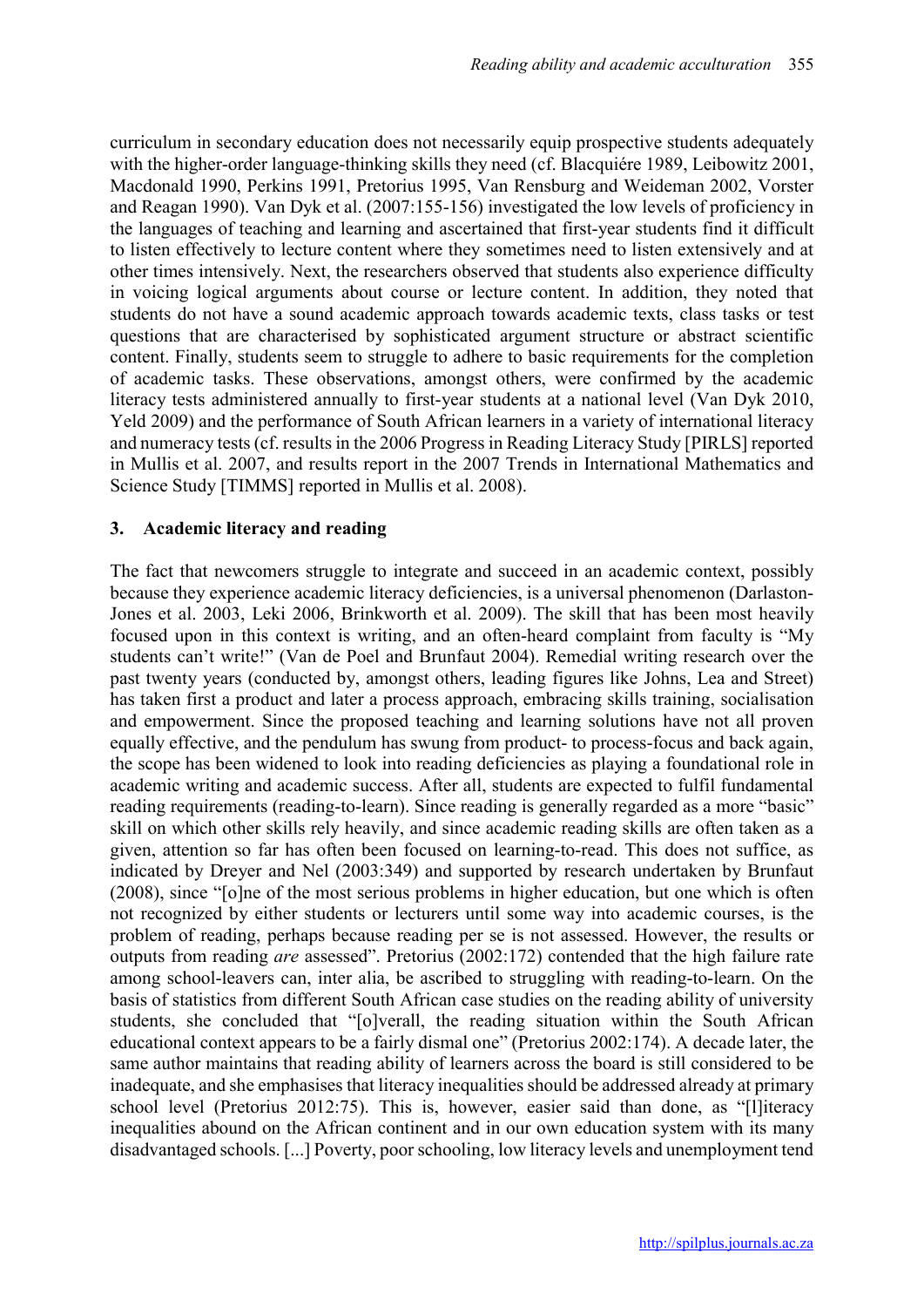to go hand in hand" (Pretorius 2012:75). She continues by saying that if reading development is addressed actively and in an accountable manner in primary school, it will enhance learners' academic literacy levels to such an extent that they are not susceptible to academic failure at a later stage in their lives.

In a pedagogical framework, students play a vital role. Recent international case studies revealed, for example, that first-year students overall score high on self-efficacy (De Geest 2012, Van de Poel and Gasiorek 2012b). Only after receiving their first grades, the students' positive self-image decreases and they become more realistic (in the eyes of their tutors) and critical about their abilities and more willing to change and adapt their learning strategies and accommodate to the academic community. In South Africa, Ochse (2005) investigated students' overestimation of their academic abilities. This corresponds to the findings by Coetzee-Van Rooy (2011) who discovered a discrepancy between students' perceptions of their English proficiency (including their reading ability) and the scores obtained on English tests.

## 4. Aim of the study

Inspired by the abovementioned findings, the purpose of this article is to contribute to the discussion by providing empirical evidence of the relationship between the (perceived) reading ability and the academic performance of South African university students. In this exploratory study, we will report on the academic language ability of a group of first-year students on the basis of the following data: (i) individual differences in terms of learner characteristics (race, first language, gender, Grade 12 results, academic performance); (ii) self-reported reading requirements, preparedness and needs; and (iii) reading profiles resulting from a valid and reliable academic literacy test, the Test of Academic Literacy Levels (TALL) and its Afrikaans counterpart, the Toets van Akademiese Geletterdheidsvlakke (TAG).

## 5. Research design

## 5.1 Instruments used

The design for this study is exploratory and longitudinal in nature and the study took place at a South African university in 2011. A questionnaire was designed to investigate, amongst others, (first-year) students' academic preparedness, specifically with respect to reading. All undergraduate students were invited to complete this questionnaire. First-year students completed the questionnaire shortly after sitting the TALL and TAG academic literacy tests, which are obligatory for all students entering this university for the first time and which were. at the time, part of the entrance requirements of this particular university. The outcome of the literacy tests and the answers provided on the questionnaire were linked to the students' average Grade 12 results (end of secondary school) as well as to their weighted academic performance at the end of their first year of study. These datasets were then compared with the profiles of regular undergraduates (no longer first-year students) who completed the TALL and TAG when they were first-year students and their weighted average performance in 2011, i.e. performance on second-, third- or fourth-year level. Note that for this second group there was a lapse of time between writing TALL and TAG and completing the academic-preparedness questionnaire. The combination of different datasets proved to be rather unique and also provided distinctive insights in terms of the maturity levels of students at different stages of their studies.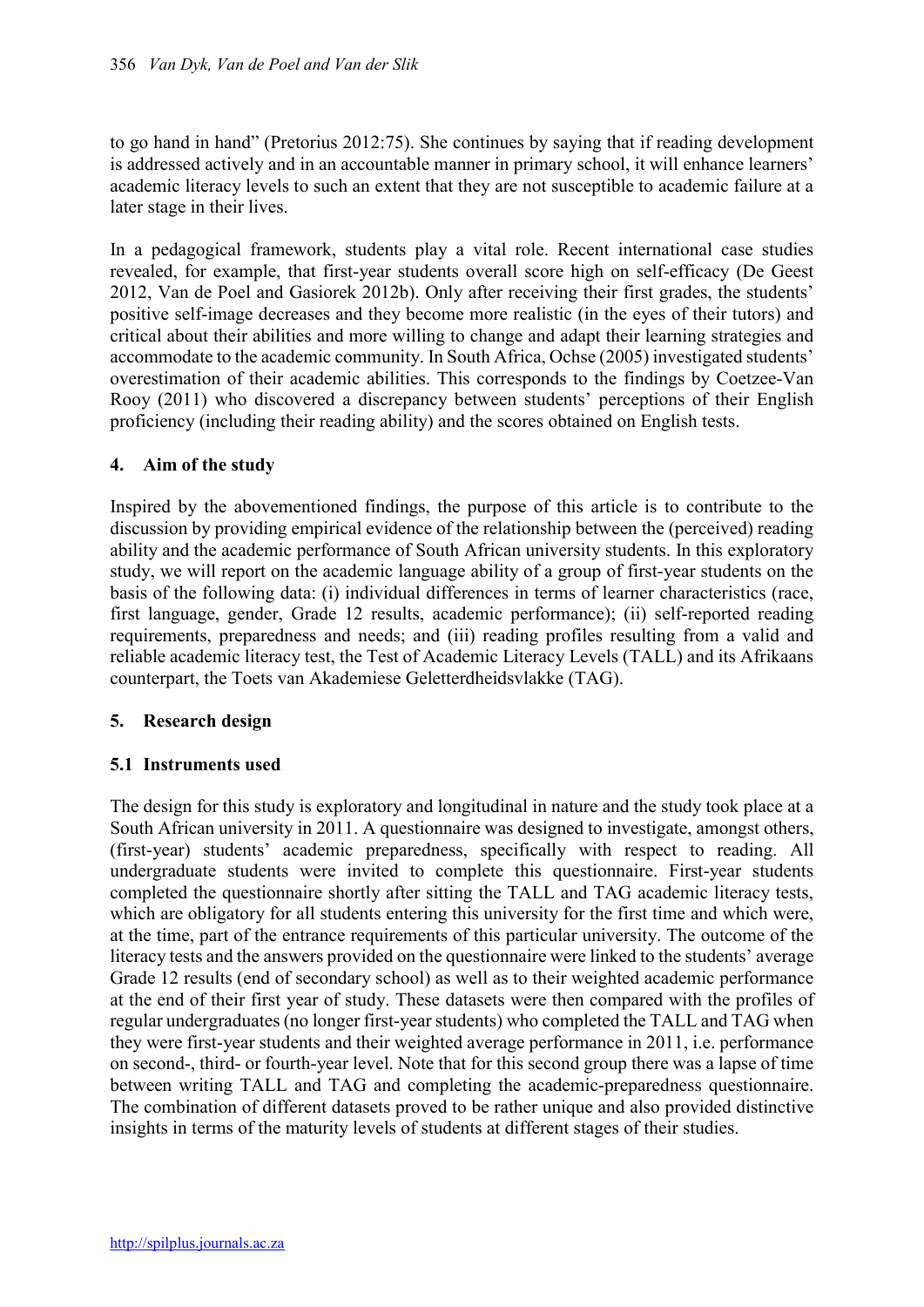The questionnaire and tests used for this study can be characterised in more detail as follows:

The questionnaire gauging perceived academic preparedness is bilingual and contains two sections covering 22 questions in all: section one generates biographical data (14 questions with sub-questions (Q1-14)) and section two focuses on academic literacy (8 questions with subquestions (Q15-22)). The questions include Likert-scale questions (graded), yes/no questions, order-of-importance questions, tick-the-box questions, and open-ended questions.

Before administering the questionnaire, it was piloted on both subject experts (professionals in the fields of academic literacy, linguistics, education, psychology, information and computer literacy, and statistics) as well as laypeople (people not familiar with the academic environment or the fields of study mentioned above) to determine its content validity (in the case of the former group) and its face validity (in the case of the latter group).

For the present study, we will focus on one question from the second section defining academic literacy, i.e. question 17 which originally consisted of 24 sub-questions, 10 of which were isolated for the present study (see below). In the rest of the text, we will refer to these questions as studying Perceived Academic Reading Preparedness (PARP). They cover elements of reading speed, reading comprehension, analytic reading, discourse reading (coherence, cohesion and synthesising), reading strategy (planning for reading and reading techniques), and subject-specific reading (terminology).

17.In die vorige vraag was die fokus op vermoëns wat belangrik is vir akademiese sukses. In hierdie vraag is die fokus op hoe goed jy meen jy voorbereid is vir studies aan 'n universiteit. Beoordeel jou voorbereidheid op 'n skaal van 1 tot 5 (1 = glad nie voorbereid nie en 5 = baie goed voorbereid): *In the previous question the focus was on the importance of abilities that contribute to academic success. In this question the focus is on how well you believe you are prepared for studies at a university. Rate your preparedness on a scale of 1 to 5 (1 = not prepared at all and 5 = very well prepared):*

| My studies, tot dusver, het my voorberei om  /<br>My studies, thus far, have prepared me to                                                                                                        | $\mathbf{2}$ | 3 | $\boldsymbol{\Lambda}$ |  |
|----------------------------------------------------------------------------------------------------------------------------------------------------------------------------------------------------|--------------|---|------------------------|--|
| teen 'n gepaste spoed te kan lees / read at an appropriate speed                                                                                                                                   |              |   |                        |  |
| voorgeskrewe leeswerk te verstaan / comprehend assigned<br>reading                                                                                                                                 |              |   |                        |  |
| voorgeskrewe leeswerk te ontleed / analyse assigned reading                                                                                                                                        |              |   |                        |  |
| die doel van voorgeskrewe leeswerk te bepaal en dit dan te beplan<br>/ determine the goal of, and then plan assigned reading                                                                       |              |   |                        |  |
| voorgeskrewe lees- en skryfwerk met mekaar te sintetiseer /<br>synthesise assigned reading and writing with one another                                                                            |              |   |                        |  |
| vakterminologie te internaliseer (dit vir jouself verstaanbaar te<br>maak) en dit dan toe te pas / internalise (make it comprehensible<br>to yourself) and then apply subject-specific terminology |              |   |                        |  |
| 'n hoofpunt of stelling te ontwikkel / develop a main point or<br>thesis                                                                                                                           |              |   |                        |  |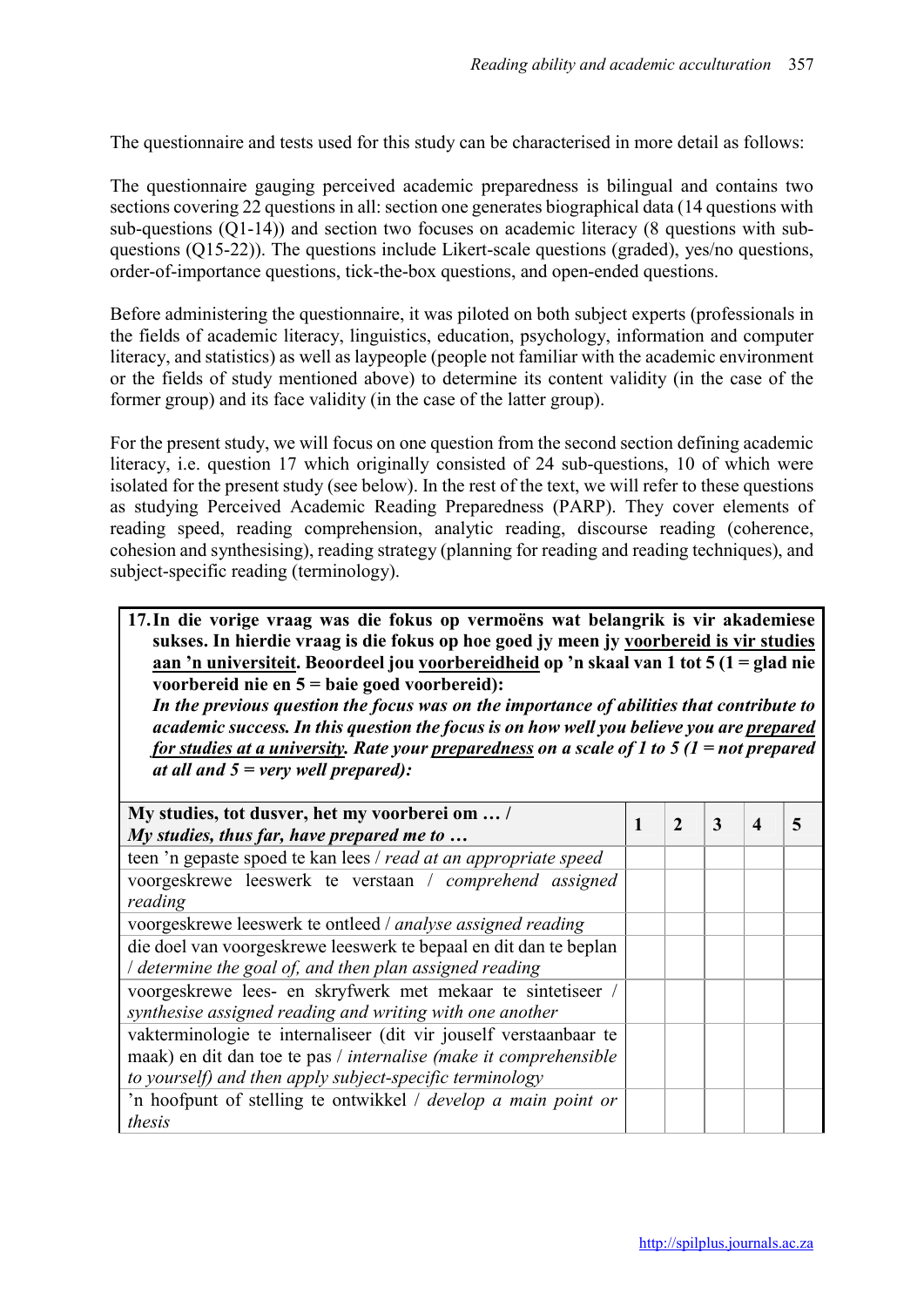| korter, maar samehangende teksdele te lees / read shorter, but  <br>coherent, pieces of text                      |  |  |  |
|-------------------------------------------------------------------------------------------------------------------|--|--|--|
| langer, maar samehangende teksdele te lees / read longer, but<br>coherent, pieces of text                         |  |  |  |
| inligting te interpreteer en dit later te onthou / <i>interpret</i><br>information and recall it at a later stage |  |  |  |

The second instrument, the TALL/TAG academic literacy tests, is valid, reliable and standardised (cf. Van Dyk and Weideman 2004 for a discussion of the construct, and Van Dyk 2010 for a discussion on reliability and validity). The test results are an indication of the risk level of every individual on a scale of 1 to 5, ranging from an "extremely high risk" (Level 1) to a "low to no risk" (Level 5) with respect to being successful at university in terms of the construct of TALL and TAG. The tests mirror each other and consist of six sections: (i) Scrambled text; (ii) Interpretation of graphic and visual information; (iii) Academic vocabulary; (iv) Reading comprehension; (v) Text type/Genre/Style; and (vi) Grammar and text relations. Each of these sections provides insight into the reading ability of students, whether in a more discrete or a more integrative manner. The respective tests consist of around 65 questions. They take an hour each to complete and include multiple-choice format questions only. The average reliability measure across 12 different administrations is 0.91 (Cronbach's Alpha), which is an indication of the test's high internal consistency. For the present study, students were required to complete both the Afrikaans and the English test.

# 5.2 Description of the sample

The participants comprised a group of  $(n = 1,112)$  first-year (56.0%) as well as other undergraduate students (44.0%) from all fields of study, representing both sexes (females: 54.06%), different racial groups<sup>1</sup> (Black:  $6.3\%$ ; Coloured:  $16.7\%$ ; White:  $77.0\%$ ) and different mother tongues (Afrikaans: 56.8%; English: 36.1%; South African African Language: 4.1%; Other Languages: 3.0%). The languages of teaching and learning at the participating university are Afrikaans and English – the present study therefore includes first- and second-language users. All participants were informed about the purpose of the study and the fact that they could not be disadvantaged by either partaking or refusing to partake in it. All participants gave their consent to participate anonymously in the research as well as having the opportunity to withdraw at any given stage without being disadvantaged in any way.

The sample can be further described taking into account secondary school performance, perceived preparedness, academic literacy and academic performance (see summary in Table 1):

## *Secondary school performance*

Information on individual students' final school results (Grade 12) was available from the Student Information System. An analysis of the average scores disclosed scores ranging from 48.30 to 107.10, with a mean score of 76.61 (*SD* = 11.46).

**.** 

<sup>&</sup>lt;sup>1</sup> Note that it is indeed the case that racial categories are nowadays contestable as social constructs, but this applies to all background characteristics. Furthermore, if one considers the fact that the South African National Government, on all levels, still gives preference to indications of race, "racial groups" might still be an acceptable term to use. However, perhaps politically correct terms like "previously disadvantaged" or "cultural orientation" could be used when referring to certain groups.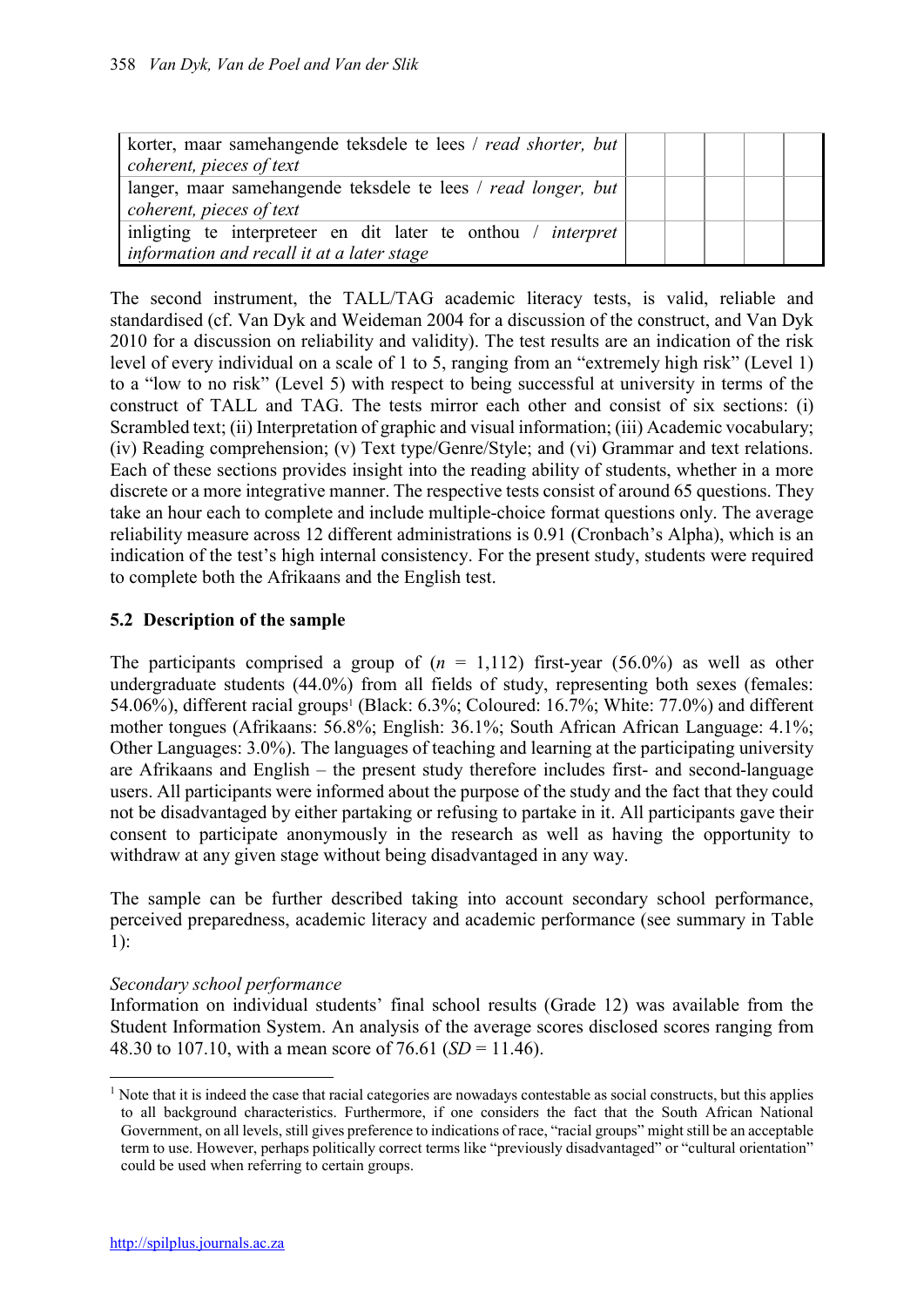# *Perceived preparedness: Academic reading ability*

A scale was constructed based on the information provided by the participants under the 10 items gauging perceived academic reading ability in Question 17 of the questionnaire. On average, students considered themselves to be well prepared for the academic reading demands. Their perceived ability was  $4.13$  (*SD* = .66) on a scale ranging from 1 (= not prepared at all) to  $5$  (= very well prepared). This scale turned out to be highly reliable (Cronbach's Alpha = .92) and will hence be referred to as the "Perceived Academic Reading Preparedness" scale (PARP).

#### *Tests of academic literacy levels*

Scores on the tests of academic literacy levels ranged from 23 to 100 (*mean* = 73.64, *SD* = 15.13) for the English (TALL) version of the test; scores on the Afrikaans (TAG) version of the test ranged from 0 to 98 (*mean* = 56.39,  $SD = 19.69$ ). The zero scores on the latter can be attributed to students who have not mastered Afrikaans, but took the test as part of the entrance requirements of the institution.

## *Weighted academic performance (for all undergraduate students; cohorts treated separately – see Tables 2 and 3)*

The variable of interest in this study was the academic performance of every participant, as measured by the weighted average score, of the curriculum for the year 2011. The average score was  $54.55\%$  (*SD* = 18.61).

|  |  |  |  | Table 1. Summary of the description of the sample |
|--|--|--|--|---------------------------------------------------|
|--|--|--|--|---------------------------------------------------|

|                                                  |      | Min. Max. Mean |                             | <b>SD</b> |
|--------------------------------------------------|------|----------------|-----------------------------|-----------|
| <b>Secondary school performance (Grade 12)</b>   |      |                | 48.30 107.10 76.61          | 11.46     |
| Perceived preparedness: academic reading ability | 1 00 | 5.00           | 4.13                        | .66       |
| <b>TALL</b>                                      | 23   |                | 100 73.64 15.13             |           |
| <b>TAG</b>                                       |      |                | 98 56.39                    | 19.69     |
| Weighted academic performance (in 2011)          |      |                | $.00\quad 95.78\quad 54.55$ | 18.61     |
| Gender                                           |      |                | $1 \quad 56$                | .50       |

#### 5.3 Data collection

The TALL and TAG tests were written at the beginning of the academic year when it is compulsory for all first-year students to sit the tests. All tests were completed under standard testing conditions as specified in the test administration guide.

First-year students completed the PARP-questionnaire online shortly after writing the TALL and TAG, and on a voluntary basis. All other undergraduate students reflected on their PARP at a much later stage (a year, or even two, after sitting the TALL and TAG). The entire questionnaire took students, on average, 30 minutes to complete. Background information not gathered by means of the questionnaire itself was obtained from the institution's Student Information System. The questionnaire was distributed to all undergraduate students and 2,151 responses were collected in total. Of these, only 1,112 were completed in full (especially with reference to PARP) and could be used for the analyses performed for this study.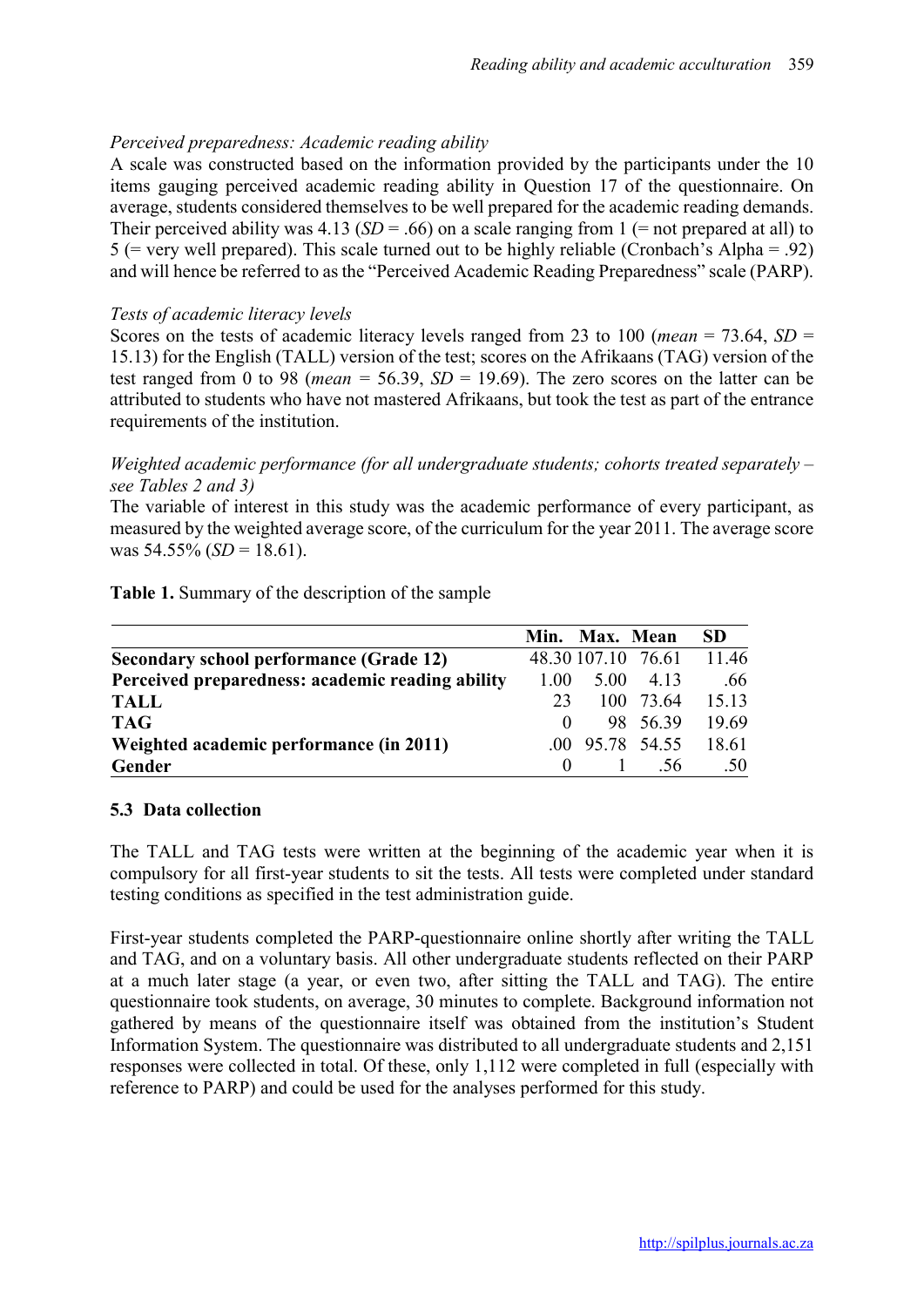## 5.4 Analyses

Several analyses of the data were carried out. First and foremost, the PARP-responses were validated, after which reading ability and literacy levels were correlated. Finally, regression analyses were performed to measure academic success.

#### *Construction of the scale for perceived academic reading preparedness*

As indicated above, 10 items of Question 17 were isolated and underwent Principal Component Analysis in order to check if the underlying construct of 'perceived academic reading preparedness' was one-dimensional in character. The reason for this was that we expected all items to refer to the same latent theoretical concept of PARP. Indeed, this proved to be the case, with the Eigen value of the first component being 5.45, while the remaining Eigen values were all well below unity. The explained variance of this first component was 60.72%, implying that the reduction of explained variance of the nine separate items (100%) was quite small. The reliability of the scale for PARP can thus be qualified as excellent (Cronbach's Alpha = .92). The students' mean score on the PARP-scale was  $4.13$  (*SD* = .66), indicating that the average undergraduate student perceived his or her academic reading ability as more than satisfactory, or regarded him- or herself as "very well prepared" as indicated on the scale.

## *Correlations of perceived academic reading preparedness and the tests for academic literacy levels*

In order to gain some insight into how students regard their preparedness for the academic reading demands associated with HE, their scores on the PARP-scale were correlated with their TALL and TAG scores. Note again that first-year students filled in the questionnaire containing items concerning their academic reading ability shortly after they sat the academic literacy levels tests in which their academic reading was also tested. It might therefore be expected that the respondents had a relatively accurate perception of their academic reading ability (or lack thereof). Quite remarkably, this was not the case because the correlations of academic reading ability with the test for academic literacy levels turned out to be low. A correlation of only  $r =$ .08 was found with the Afrikaans test (TAG), and for the English version (TALL), the association was even lower with  $r = 0.06$ . It also seems that the low-performing students, according to the academic literacy levels tests, tend to overestimate their preparedness for academic reading more than those who perform better.

#### *Regression analyses*

In order to predict the variation in academic success rates as measured by the weighted academic performance of students at the end of 2011, several hierarchical regression analyses were performed. The following independent variables were used in blocks: (1) perceived preparedness of academic reading ability; (2) TALL and TAG results; (3) gender, first language (Afrikaans, English, South African African Languages, Other languages) and race (Black, Coloured, White); and (4) secondary school performance (Grade 12).

The rationale behind this particular kind of analysis is that we wanted the independent variables, which in time are most closely connected with the outcome variable, to be included first, in order to get an indication of the strength of their direct effect, if any. Separate analyses were conducted for first-year students and the remaining undergraduate students (see Tables 2 and 3 respectively).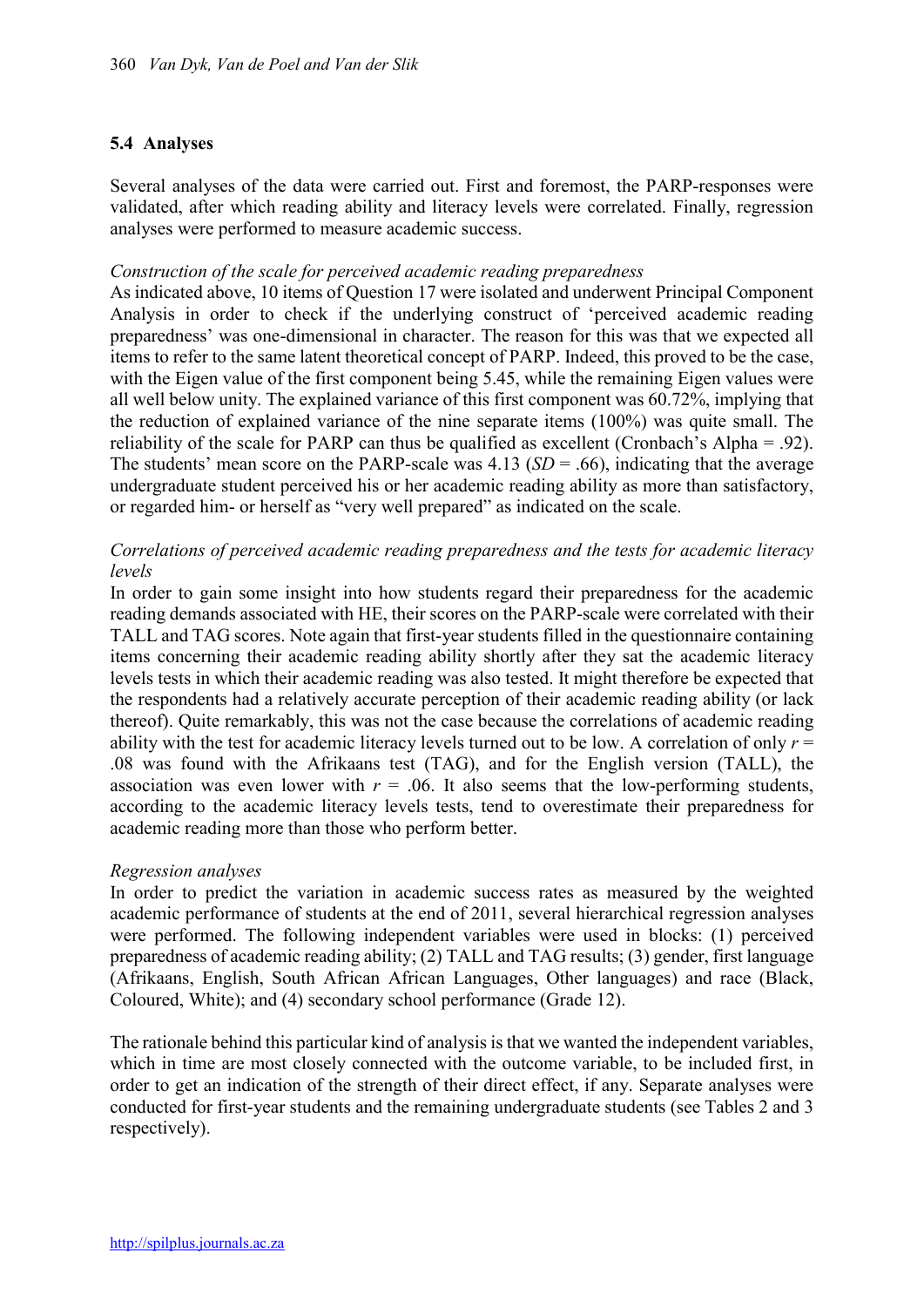In Table 2 (Block 1) it can be seen that PARP has no effect whatsoever on the academic success of first-year students. Block 2 reveals that the TALL and TAG test results might be indications of the skills being measured (insofar as the scores refer to academic skills) or, put differently, contribute to academic success in the predicted direction ( $B = .27$ ,  $SE = .05$ ,  $p < .001$  and  $B =$ .11,  $p < .001$  respectively), i.e. students' scores on TAG and TALL predict academic success to some extent (for example, one score higher on TALL results, on average, in an increase of .27 on the academic-success scale). Adding background variables such as gender, first language and race  $(B = 3.23, p < .05)$  (see Block 3) does not alter the effects of scores in the academic literacy tests in a substantive way. Finally, secondary school performance (Grade 12 results) was added in Block 4. It proved that this variable had the strongest effect (*Bèta* = .33, *p* < .001) on academic success. Other effects that remained present are those of gender, race and language. Female students score, on average, three percentage points higher on weighted academic performance than male students. In addition, Coloured students score approximately four percentage points lower than White students, and an English-speaking student scores four percentage points higher than the average Afrikaans-speaking student. Interestingly, the effect of the academic literacy test scores (TALL and TAG) seems to disappear in this block, but it should be considered that their effect can also be indirect since scores on TALL and TAG are expected to be influenced by students' scores on secondary school performance (Grade 12 results) as well.

| <b>Block</b>     |                            | B          | <b>SEB</b> | <b>Bèta</b> |
|------------------|----------------------------|------------|------------|-------------|
|                  | (Constant)                 | 52.93***   | 4.18       |             |
| $\mathbf{1}$     | <b>PARP</b> (Question 17)  | 1.04       | 1.01       | .04         |
|                  | <b>Explained Variance</b>  |            | .2%        |             |
|                  | (Constant)                 | 28.88***   | 5.20       |             |
| $\boldsymbol{2}$ | <b>PARP</b> (Question 17)  | .34        | .97        | .01         |
|                  | <b>TAG</b>                 | $.11***$   | .03        | .13         |
|                  | <b>TALL</b>                | $.27***$   | .05        | .23         |
|                  | <b>Explained Variance</b>  |            | 8.5%       |             |
|                  | (Constant)                 | $29.02***$ | 5.66       |             |
|                  | <b>PARP</b> (Question 17)  | $\cdot$ 21 | .97        | .01         |
|                  | <b>TAG</b>                 | $.17***$   | .05        | .20         |
|                  | <b>TALL</b>                | $.20***$   | .06        | .17         |
| 3                | Female                     | $3.23*$    | 1.32       | .09         |
|                  | Coloured                   | $-5.42**$  | 1.74       | $-.12$      |
|                  | <b>Black</b>               | $-2.89$    | 4.86       | $-.05$      |
|                  | <b>English</b>             | 3.64       | 2.00       | .11         |
|                  | <b>SA African language</b> | 7.85       | 5.55       | .10         |
|                  | <b>Other language</b>      | 4.22       | 4.53       | .04         |
|                  | <b>Explained Variance</b>  |            | 11.7%      |             |
| $\boldsymbol{4}$ | (Constant)                 | $-2.54$    | 6.76       |             |
|                  | <b>PARP</b> (Question 17)  | $-.19$     | .93        | $-.01$      |
|                  | <b>TAG</b>                 | .08        | .05        | .10         |
|                  | <b>TALL</b>                | .07        | .06        | .05         |
|                  | Female                     | $2.91*$    | 1.26       | .09         |

Table 2. Regression analysis of weighted academic performance for first-year students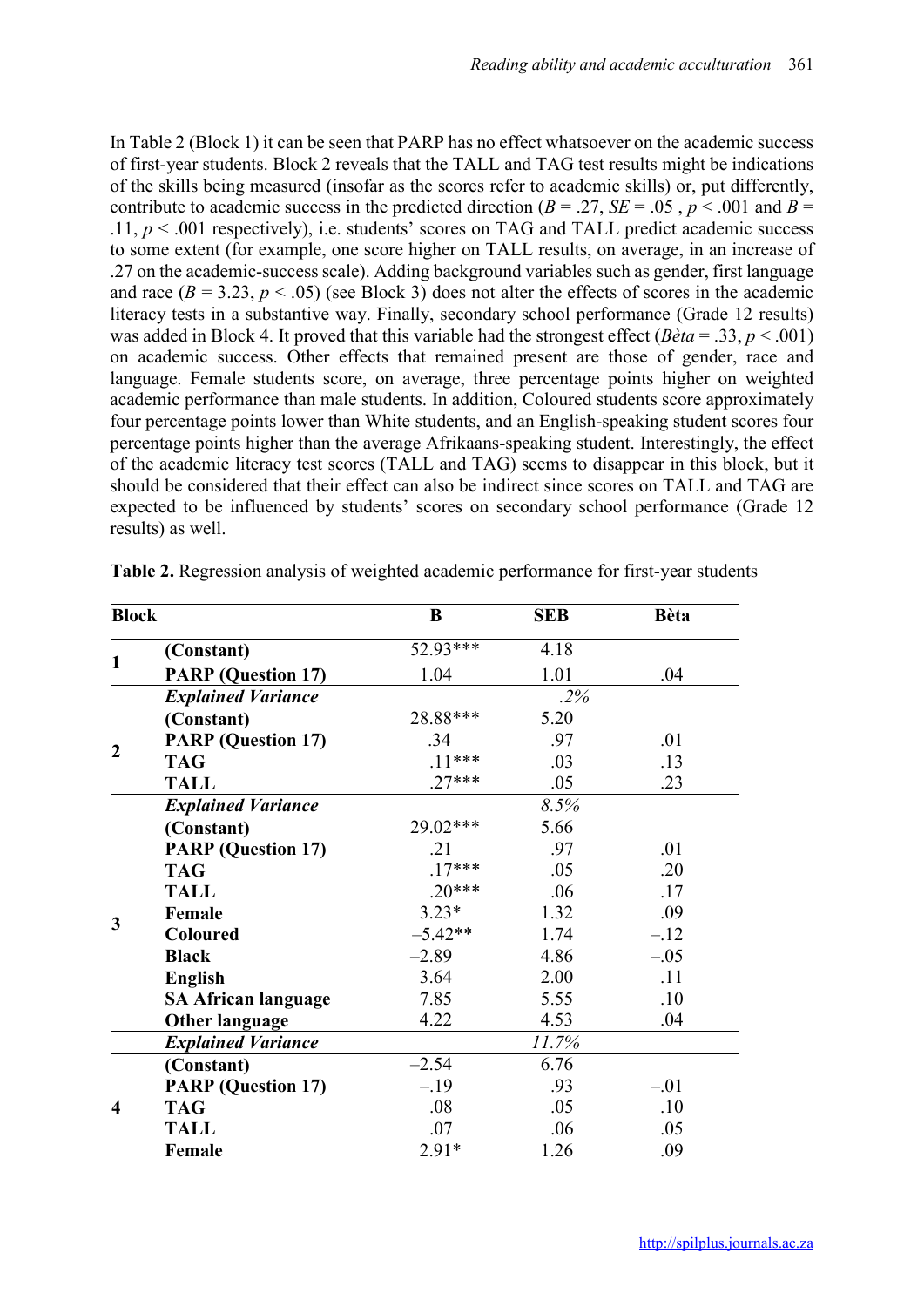| <b>Coloured</b>            | $-4.03*$ | 1.67  | $-.09$ |
|----------------------------|----------|-------|--------|
| <b>Black</b>               | $-2.95$  | 4.64  | $-.05$ |
| English                    | 3.98*    | 1.91  | .12    |
| <b>SA African language</b> | 6.21     | 5.30  | .08    |
| <b>Other language</b>      | 1.97     | 4.34  | .02    |
| Grade 12 performance       | $64***$  | .08   | .33    |
| <b>Explained Variance</b>  |          | 19.6% |        |

\*: *p* < .05; \*\*: *p* < .01; \*\*\*: *p* < .001. Reference categories: Male, White, Afrikaans.

| Table 3. Regression analysis of weighted academic performance for other undergraduates |  |  |  |  |
|----------------------------------------------------------------------------------------|--|--|--|--|
|----------------------------------------------------------------------------------------|--|--|--|--|

| <b>Block</b>            |                            | B           | <b>SEB</b> | <b>Bèta</b> |
|-------------------------|----------------------------|-------------|------------|-------------|
|                         | (Constant)                 | 28.97***    | 6.02       |             |
| 1                       | <b>PARP</b> (Question 17)  | 5.33***     | 1.42       | .17         |
|                         | <b>Explained Variance</b>  |             | 2.8%       |             |
|                         | (Constant)                 | $15.30*$    | 6.92       |             |
|                         | <b>PARP</b> (Question 17)  | 4.80***     | 1.41       | .15         |
| $\mathbf 2$             | <b>TAG</b>                 | $.11*$      | .05        | .10         |
|                         | <b>TALL</b>                | $.14*$      | .06        | .11         |
|                         | <b>Explained Variance</b>  |             | 5.9%       |             |
|                         | (Constant)                 | $19.77**$   | 7.51       |             |
|                         | <b>PARP</b> (Question 17)  | $4.51**$    | 1.42       | .14         |
|                         | <b>TAG</b>                 | .12         | .07        | .11         |
|                         | <b>TALL</b>                | .08         | .08        | .07         |
|                         | Female                     | 1.91        | 1.80       | .05         |
| 3                       | <b>Coloured</b>            | $-7.60**$   | 2.69       | $-.13$      |
|                         | <b>Black</b>               | 3.91        | 7.35       | .04         |
|                         | <b>English</b>             | 1.09        | 2.61       | .03         |
|                         | <b>SA African language</b> | $-6.39$     | 9.06       | $-.05$      |
|                         | <b>Other language</b>      | $-2.24$     | 5.61       | $-.02$      |
|                         | <b>Explained Variance</b>  |             | 7.7%       |             |
|                         | (Constant)                 | $-27.12***$ | 8.31       |             |
|                         | <b>PARP</b> (Question 17)  | $2.96*$     | 1.30       | .09         |
|                         | <b>TAG</b>                 | $-.04$      | .07        | $-.04$      |
|                         | <b>TALL</b>                | $-.15$      | .07        | $-.12$      |
|                         | Female                     | .90         | 1.64       | .02         |
| $\overline{\mathbf{4}}$ | <b>Coloured</b>            | $-5.15*$    | 2.46       | $-.09$      |
|                         | <b>Black</b>               | 7.65        | 6.70       | .08         |
|                         | <b>English</b>             | 1.93        | 2.38       | .04         |
|                         | <b>SA African language</b> | $-5.12$     | 8.25       | $-.04$      |
|                         | <b>Other language</b>      | $-8.08$     | 5.14       | $-.07$      |
|                         | Grade 12 performance       | $1.01***$   | .10        | .51         |
|                         | <b>Explained Variance</b>  |             | 23.4%      |             |

\*: *p* < .05; \*\*: *p* < .01; \*\*\*: *p* < .001. Reference categories: Male, White, Afrikaans.

In Table 3, the outcomes are presented for undergraduate students who are not in their first year of study. The most salient difference from Table 2 is that PARP remains a significant predictor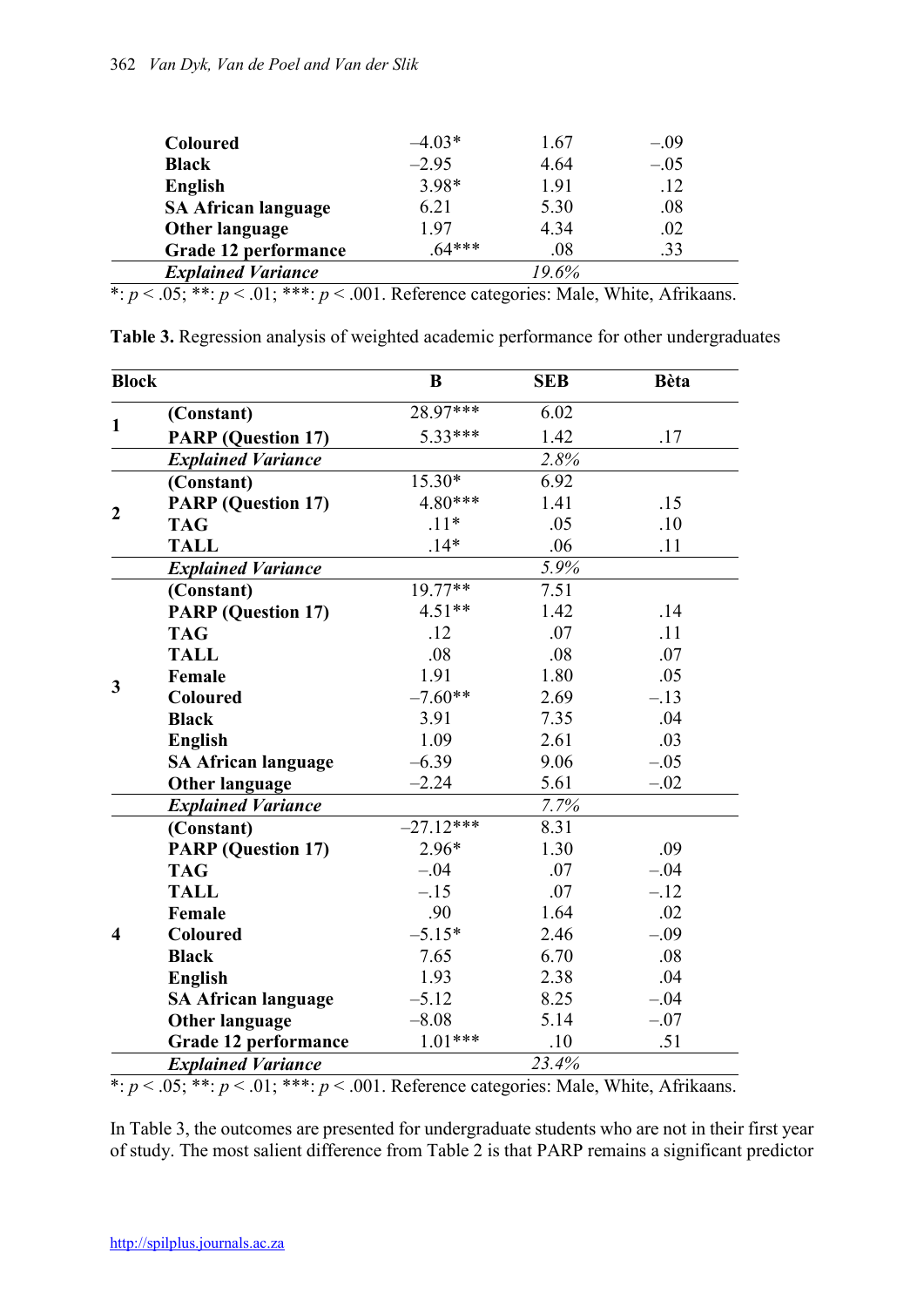of academic success throughout, even when Grade 12 scores are included in Block 4. Other notable differences are that the effects of the academic literacy test scores are less pronounced for this group of undergraduates than they were for the newly-arrived students (i.e. they are less predictive of their academic success scores), and that the female advantage observed for firstyear students has disappeared.

## 5.5. Discussion

A number of observations can be made on the basis of the presented data. Perhaps the most salient is that first-year students who just arrived at university, on average, have a positive perception of their academic preparedness (not reported on specifically as it falls beyond the scope of this paper), and their reading preparedness in particular. This positive attitude might help them to overcome initial challenges when entering university. In reality, however, firstyear students tend to overestimate their preparedness for academic literacy and reading in particular, and therewith their potential academic success. This tendency is even more outspoken for those who are considered to be at risk or running the risk of low academic success, given their low scores on the tests for academic literacy levels (TAG/TALL).

Even though self-perception of academic preparedness in general and academic reading ability in particular does not predict academic success for first-year students, secondary school performance (Grade 12 results) indeed does so. In our study, being female, White and Englishspeaking positively correlated with academic performance. Although it would be tempting to believe that female students outperform the others in general, female first-year students outperform the male students only slightly, but this does not hold for the other undergraduates. White students also seem to outperform the others. This should, firstly, be seen within the South African context and the political history of the country. Secondly, it is noteworthy that the effect of the apparent outperformance is very small (see Tables 2 and 3). In sum, school results, including results obtained from the TALL and TAG tests, are much more predictive of future academic performance than perceived preparedness.

With respect to the PARP-scale, three observations should be made. First and foremost, PARP is a reliable scale which entails that students are very consistent in their perceived preparedness. Next, as pointed out above, students regard themselves as being well prepared. However, the perceived preparedness hardly seems to predict academic success. So, in effect, *perceived* preparedness does not reflect *real* preparedness, an observation which has some practical pedagogical consequences (see section 5.8).

## 5.6 Limitations of this study

There are three main limitations to this study. Firstly, even though we were able to produce a reliable scale for students' perceptions of academic preparedness and success, it does only measure *perceived* preparedness and not *actual* preparedness.

The second limitation concerns the nature of the sample. The conclusions primarily apply to first-year students, as it was found that the perceived preparedness of the remainder of the undergraduate group predicted their academic performance to a certain extent, but the strength of its impact is open for interpretation, due to the fact that the effect is not strong.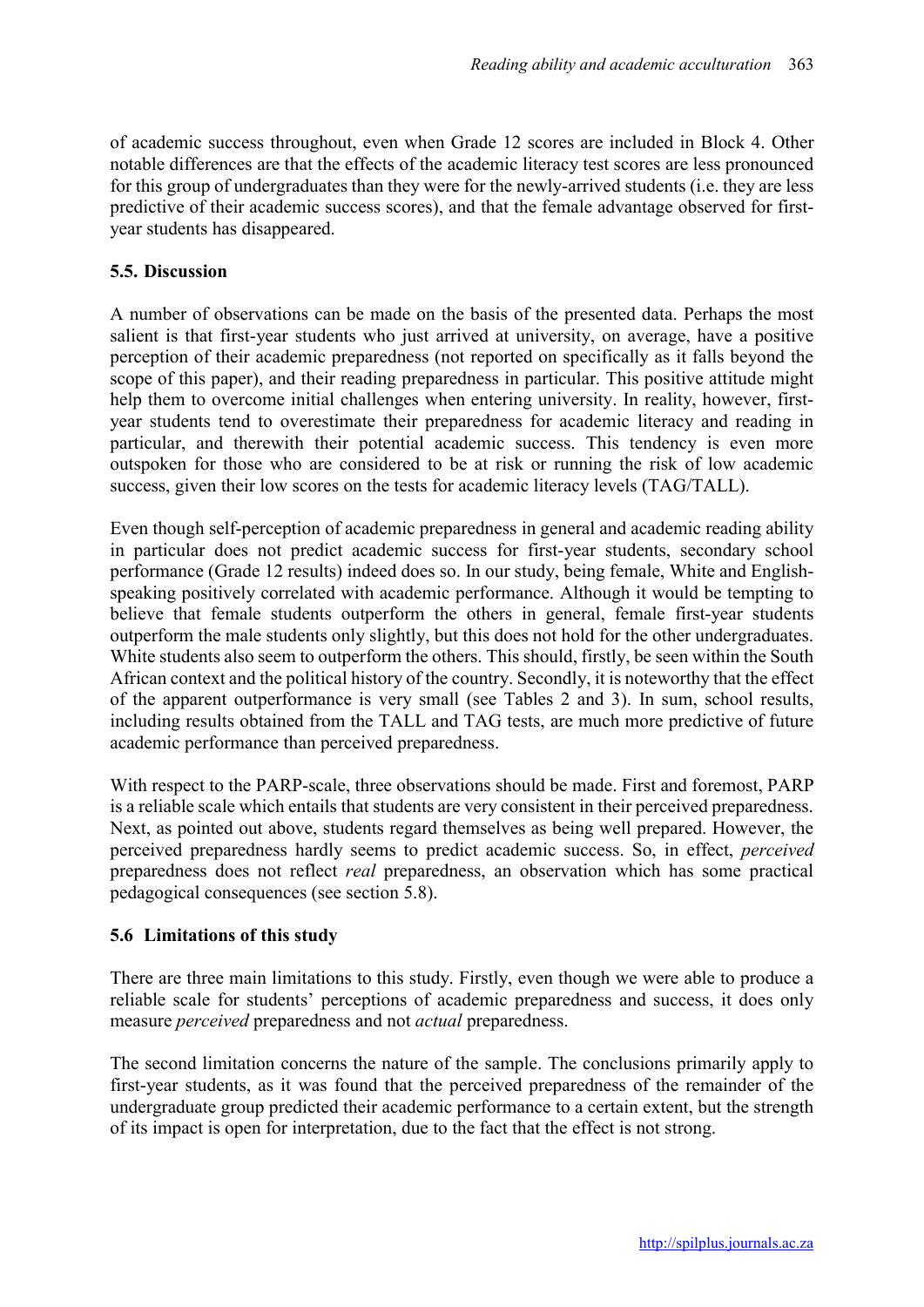A third limitation is the size of certain sub-samples, particularly in the case of cultural group or home language. In this regard, it needs to be noted that, even though the results for the previously disadvantaged groups seem to be not entirely reliable because of sub-sample size, the samples are representative of the population studied. In follow-up research, an option could be to use stratified samples where Black and Coloured students are over-represented. Universities with larger numbers of students with neither Afrikaans nor English as home language and with fewer previously disadvantaged students may also provide interesting results in replication studies.

## 5.7 Future challenges

Despite its limitations, the PARP-scale undeniably provides useful information about the (selfreported) perceptions of newly-arrived students – the focus of this article. There is, for example, ample anecdotal evidence of students who were not convinced that their academic literacy skills were deficient (as shown in the test results) and consequently skipped remedial tuition, but ultimately had to confess in hindsight that this had been a mistake and that it had a detrimental effect on their academic performance. This is information that can now be better understood owing to the empirical evidence provided here.

The present findings and insights should be used to convey the message that universities, and teachers/tutors in particular, should help students right from the outset of their academic life to realistically interpret their perceived levels of preparedness so that they are not shocked by the challenges presented by academic discourse. They should be shown in a positive way that there is a discrepancy between their reading test scores and their self-assessment. In other words, students should be encouraged to engage with the challenges of becoming an academic communicator by negotiating between the resources at their disposal and the expectations of academia. The questionnaire in general, and the PARP-scale in particular, might be useful tools to this end and could form the basis for in-class discussions on the nature of academic discourse and the nature of communication in the academic community (this will be the topic of a followup study). By raising students' awareness of what is expected from them as members of the academic community, rules and regulations will become more transparent and students may more easily engage with academia. This will answer students' requests for better communication on academic requirements (see, amongst others, research findings reported in Van de Poel and Gasiorek 2012a and 2012b). Moreover, exercises on reading speed, reading comprehension, analytical and discourse reading strategies and subject-specific reading matter may benefit students in their academic development, as reading is considered to be one of the salient contributors to academic success. However, the effect may be more profound, provided that students are aware of their own preparedness and academic literacy profile.

On the basis of datasets such as those presented in this article, different reading preparedness profiles could be drawn up which could be linked to student success in an attempt to determine if there is a significant correlation. Findings of this kind may inform teaching and learning in general and they may, in particular, be considered as a recommendation for managers in HE to not be too complacent about single variables that contribute to academic success (e.g. final school results), but rather to gather as much data as possible to determine the academic wellbeing of their students and the support they need to achieve this.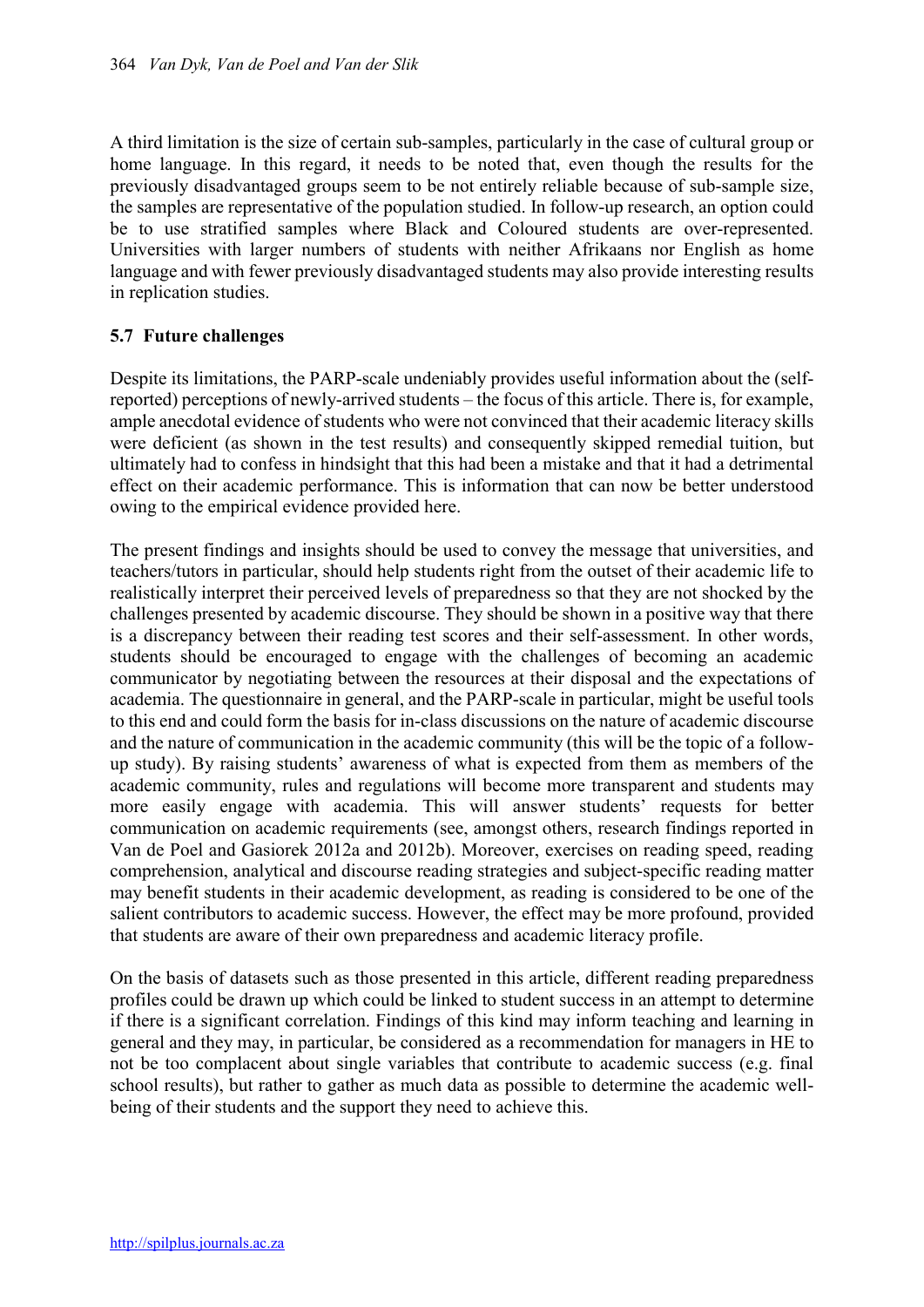#### 6. Conclusion

In this article, it was shown that undergraduates, and first-year students in particular, do not adequately assess their own academic competencies – as shown by their perceived academic reading preparedness – and that they struggle to comply with the academic demands associated with university study. In other words, since students' perceived academic preparedness and competencies are not an adequate reflection of their real competencies, they have not yet fully integrated into the academic community. It was stipulated that, in order to acculturate to the academic environment, students have to learn and adopt the academic community's currency, defined as the norms, standards, procedures and linguistic forms that constitute academic discourse. This study has shown that, regardless of social and individual differences, students need support in their acculturation process. We believe that there is an important role for faculty who, first and foremost, should guide and help students to gain a more realistic perspective of the dynamics of the academic discourse community.

#### References

Alexander, N. 2005. After apartheid: The language question. Available online: http://www.yale-university.com/macmillan/apartheid/alexanderp2.pdf (Accessed 5 June 2013).

Alexander, N. and C. Bloch 2004. Feeling at home with literacy in the mother tongue. Unpublished keynote address at the 29<sup>th</sup> International Board on Books for Young People (IBBY) conference, 5-8 September 2004, Cape Town.

Altbach, P.G. and J. Knight. 2007. The internationalization of higher education: Motivations and realities. *Journal of Studies in International Education* 11(3/4): 290-305.

Banda, F. 2009. Critical perspectives on language planning and policy in Africa: Accounting for the notion of multilingualism. *Stellenbosch Papers in Linguistics (SPIL)* 38: 1-11.

Blacquiére, A. 1989. Reading for survival: Text and the second language student. *South African Journal for Higher Education* 3(1): 73-82.

Bloch, C. 2006. *Theory and strategy of early literacy in contemporary Africa with special reference to South Africa.* PRAESA Occasional Papers No. 25. Cape Town: PRAESA. Bot, M. 2005. School education in South Africa: Tracking change over ten years. *EduSource Data News* No. 48. Houghton: The Educational Foundation Trust. pp. 1-10.

Brinkworth, R., B. McCann, C. Matthews and K. Nordström. 2009. First year expectations and experiences: Student and teacher perspectives. *Higher Education* 58(2): 157-173.

Brunfaut, T.S. 2008. Foreign language reading for academic purposes. Unpublished doctoral thesis. University of Antwerp.

Coetzee-Van Rooy, A.S. 2010. *The importance of multilingualism*. Unpublished inaugural lecture at the North-West University, Vaal Triangle Campus, 3 September 2010.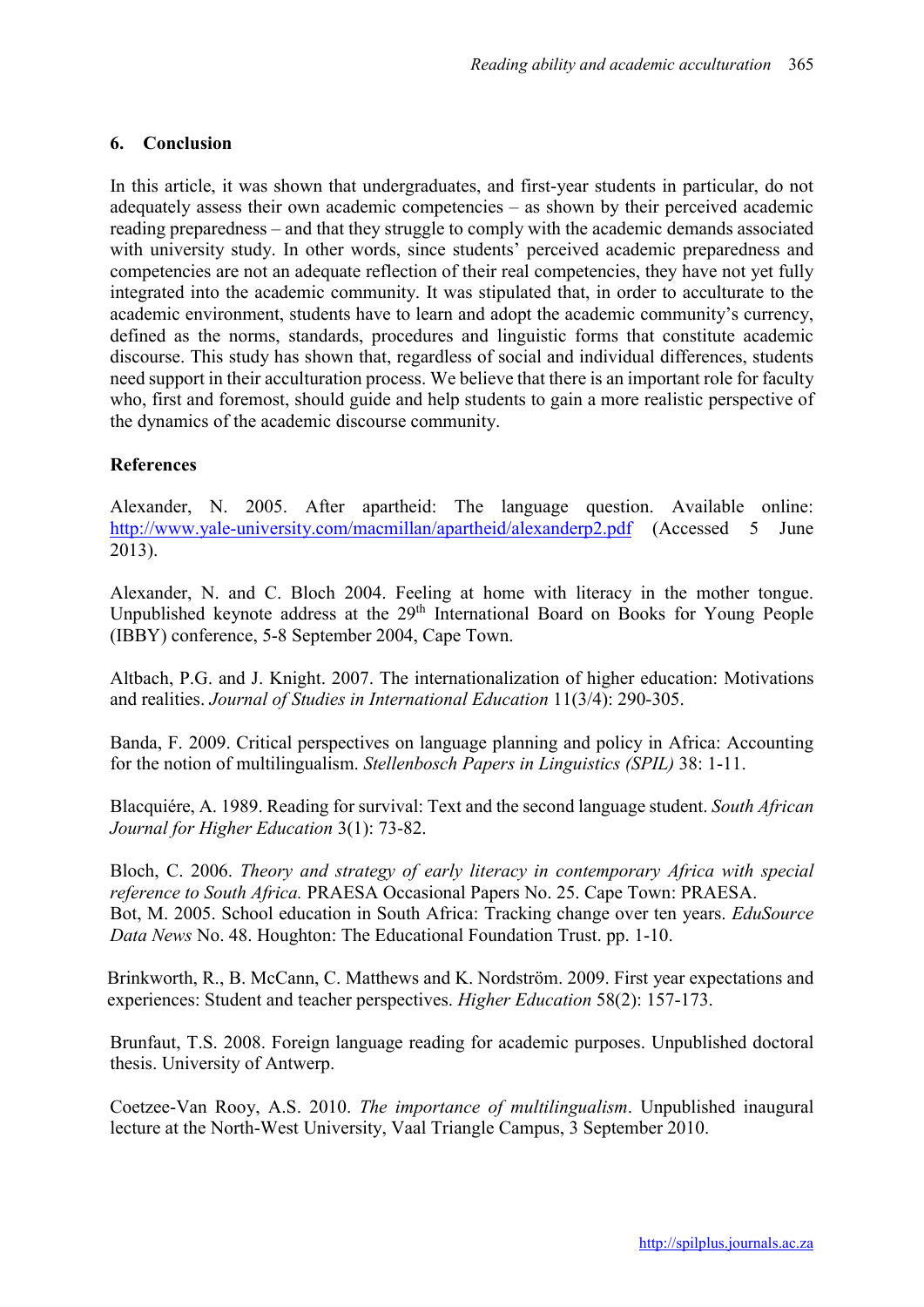Coetzee-Van Rooy, A.S. 2011. Discrepancies between perceptions of English proficiency and scores on English tests: Implications for teaching English in South Africa. *Journal for Language Teaching* 45(2): 151-181.

Cooper, T. and T. Van Dyk. 2003. Vocabulary assessment: A look at different methods of vocabulary testing. *Perspectives in Education* 21(1): 67-79.

Darlaston-Jones, D., L. Pike, L. Cohen, A. Young, S. Haunold and N. Drew. 2003. Are they being served? Student expectations of higher education. *Issues in Education Research* 13(1): 31-52.

De Geest, A. 2012. *Freshman year: A discrepancy between social and academic well-being.* Papers selected from the Junior Research Meeting. Duisburg: Universitätsverlag Rhein-Rhur. 167-176.

Deyi, S., E. Simon, S. Ngcobo and A. Thole. 2007. Promoting the multilingual classroom: Why the significance of multilingualism in higher education? Paper presented at the National Foundation Conference, 2-3 October 2011, Granger Bay. Available online: Foundation Conference, 2-3 October 2011, Granger Bay. Available online: http://www.cput.ac.za/files/images\_folder/units/fundani/Paradigms%20issue%2014.pdf#page  $=$ 10 (Accessed 10 June 2013).

Dreyer, C. and C. Nel. 2003. Teaching reading strategies and reading comprehension within a technology-enhanced learning environment. *System* 31(3): 349-365.

Duff, P.A. 2010. Language socialisation into academic discourse communities. *Annual Review of Applied Linguistics* 30: 169-192.

Foxcroft, C.D. and R. Stumpf. 2005. What is matric for? Paper presented at Umalusi and CHET seminar on "Matric: What is to be done?", 23 June 2005, Pretoria.

Gee, J.P. 1998. What is literacy? In V. Zamel and R. Spack (eds.) *Negotiating academic literacies: teaching and learning across languages and cultures.* Mahwah, NJ: Lawrence Erlbaum. pp.51-59.

Gee, J.P. 2000. The new literacy studies. From "socially situated" to the work of the social. In D. Barton, M. Hamilton and R. Ivanic (eds.) *Situated literacies: Reading and writing in context*. London: Routledge. pp. 180-196.

Henning, E., A. Mamiane and M. Pheme. 2001. Entering the academy as "the other" – about writing competence and the bridge to the discourse community. *South African Journal of Higher Education* 15(1): 109-128.

Henning, E. and W. Van Rensburg. 2002. Academic development in writing composition: Beyond the limitations of a functionalist and pragmatic curriculum. *Journal for Language Teaching* 36(1&2): 82-90.

Heugh, K. 2000. *The case against bilingual and multilingual education in South Africa*. PRAESA Occasional Papers No. 6. Cape Town: PRAESA.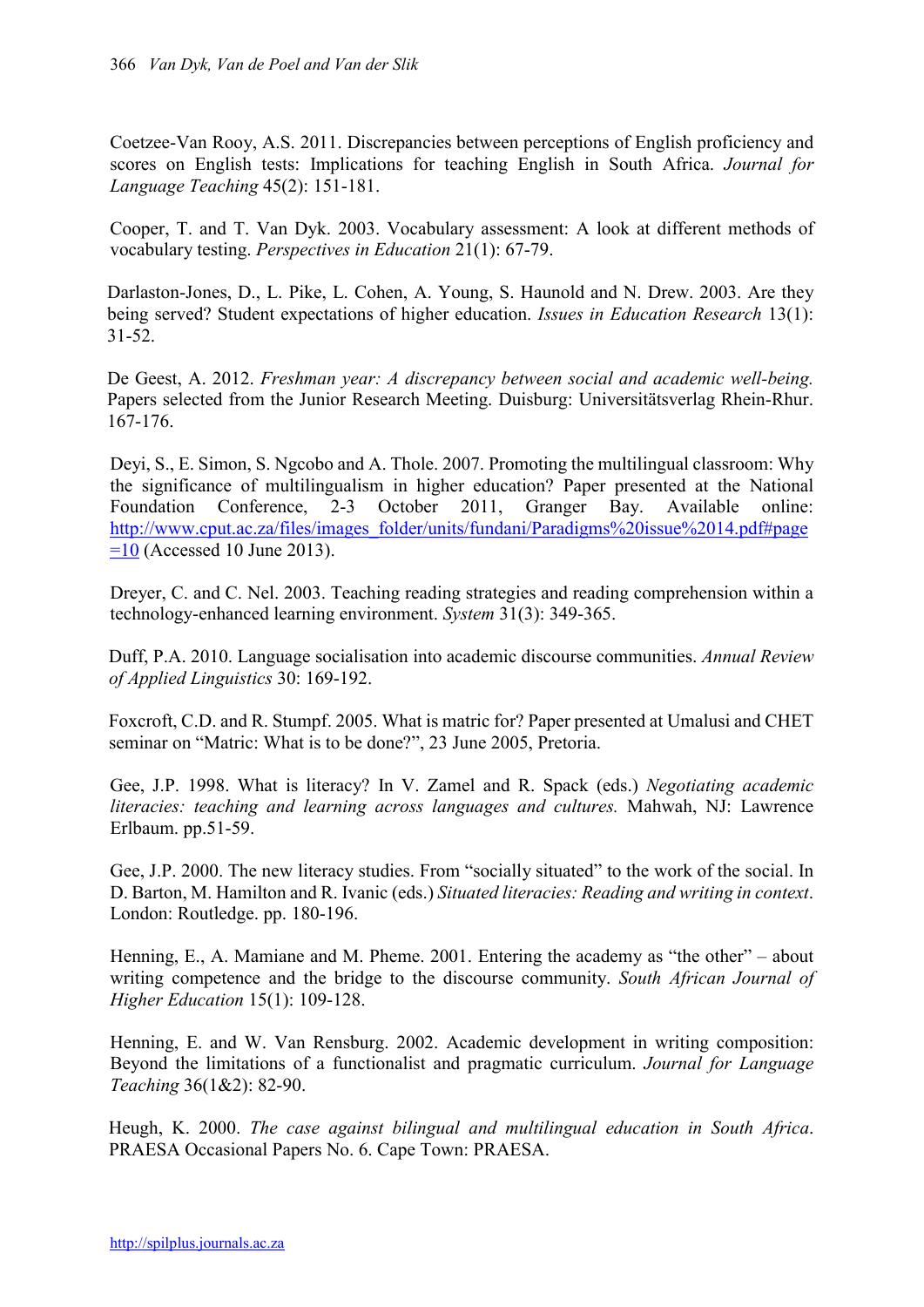Hyland, K. 2009. *Academic discourse: English in a global context.* London: Continuum.

Kuh, G.D., J. Kinzie, J.A. Buckley, B.K. Bridges and J.C. Hayek. 2007. Piecing together the student success puzzle: Research, propositions and recommendations. *ASHE Higher Education Report Series* 32(5). San Francisco: Jossey Bass.

Leibowitz, B. 2001. Students' prior learning and their acquisition of academic literacy at a multilingual South African university. Unpublished doctoral thesis. University of Sheffield.

Leki, I. 2006. Negotiating socioacademic relations: English learners' reception by and reaction to college faculty. *Journal of English for Academic Purposes* 5(2): 136-152.

Macdonald, C.A. 1990. *Crossing the threshold into standard three in black education: The consolidated main report of the Threshold Project*. Pretoria: Human Sciences Research Council.

Mullis, I.V.S., M.O. Martin and P. Foy (with J.F. Olson, C. Preuschoff, E. Erberber, A. Arora and J. Galia). 2008. *TIMSS 2007 international mathematics report: Findings from IEA's Trends in International Mathematics and Science Study at the fourth and eighth grades.* Chestnut Hill, MA: TIMSS & PIRLS International Study Center, Boston College.

Mullis, I.V.S., M.O. Martin, A.M. Kennedy and P. Foy. 2007. *PIRLS 2006 international report: IEA's Progress in International Reading Literacy Study in primary Schools in 40 countries.* Boston: Boston College.

Ochse, C. 2005. Race differences in academic expectations and perceptions of ability in relation to actual achievement. *South African Journal of Higher Education* 19(2): 334-344.

Perkins, D.M. 1991. Improvement of reading and vocabulary skills at the University of Transkei. *South African Journal of Education* 11(4): 231-235.

Pretorius, E.J. 1995. Reading as an interactive process: Implications for studying through the medium of a second language. *Communicatio* 21(2): 33-43.

Pretorius, E.J. 2002. Reading ability and academic performance in South Africa: Are we fiddling while Rome is burning? *Language Matters: Studies in the Languages of Africa* 33(1): 169-196.

Pretorius, E.J. 2012. Butterfly effects in reading? The relationship between decoding and comprehension in Grade 6 high poverty schools. *Journal for Language Teaching* 46(2): 74-95.

Scott, I. 2009. First-year experiences as terrain of failure or platform for development? Critical choices for higher education. In B. Leibowitz, A. Van der Merwe and S. Van Schalkwyk (eds.) *Focus on first-year success: Perspectives emerging from South Africa and beyond.* Stellenbosch: SUN MeDIA. pp. 17-35.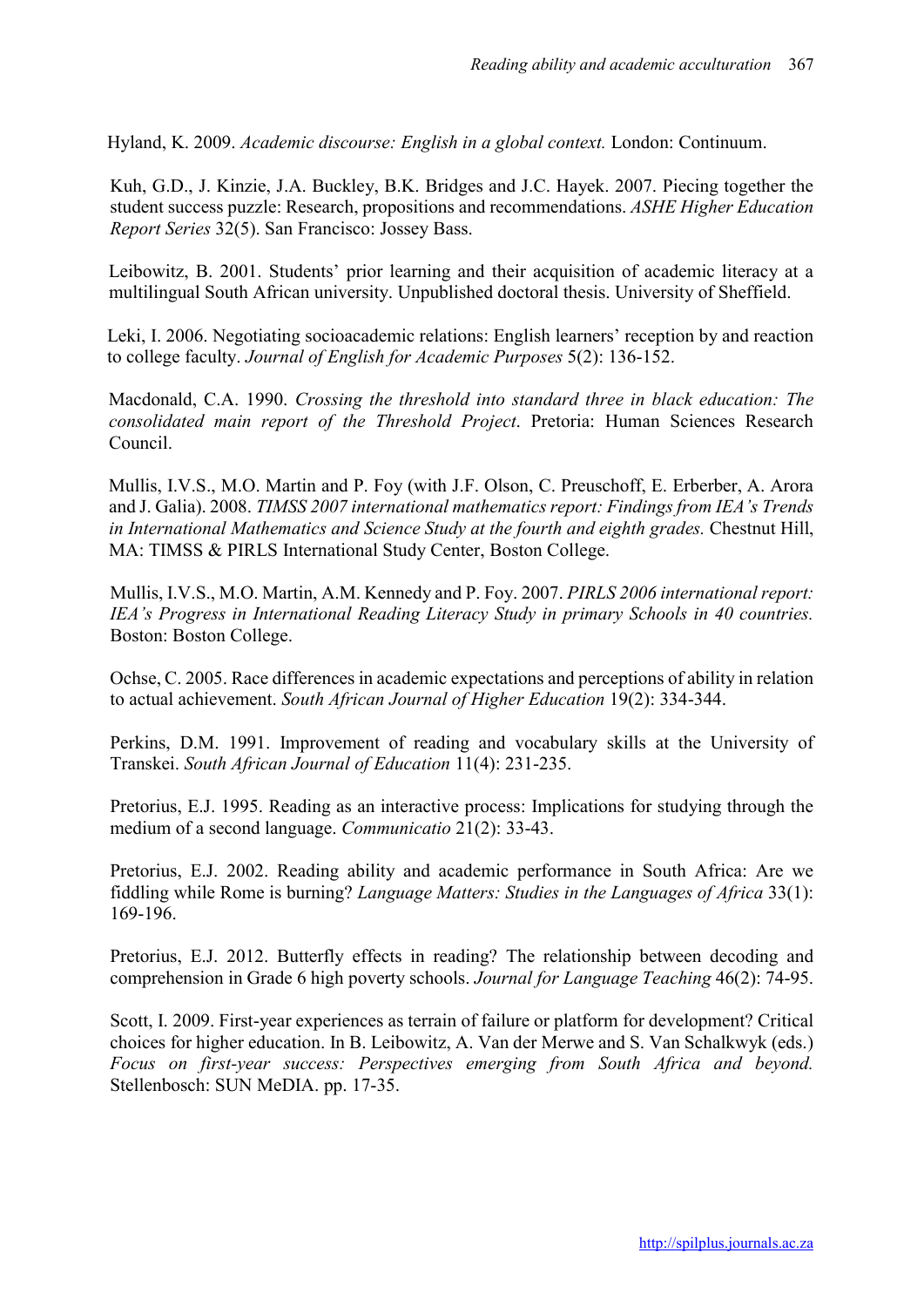Scott, I., N. Yeld and J. Hendry. 2007. A case for improving teaching and learning in South African higher education. *Higher Education Monitor No. 6*. Pretoria: Council on Higher Education. Available online: http://www.che.ac.za/documents/d000155/index.php (Accessed 17 September 2009).

Slonimsky, L. and Y. Shalem. 2005. Pedagogic responsiveness for academic depth. *Journal of Education* (40): 35-58.

Van de Poel, K. and T. Brunfaut. 2004. Bridging the gap between staff expectations and student interpretations of academic writing. *Belgian Journal of English Language and Literatures* 2: 329–335.

Van de Poel, K. and J. Gasiorek. 2012a. Effects of an efficacy-focused approach to academic writing on students' perceptions of themselves as writers. *Journal of English for Academic Purposes* 11(4): 294-303.

Van de Poel, K. and J. Gasiorek. 2012b. Academic acculturation: The case of writing in an EFL teaching and learning environment. *Journal of Language Teaching* 46(2): 58-72.

Van der Walt, C. 2004. The challenge of multilingualism: In response to the language policy for higher education. *South African Journal of Higher Education* 18(1): 140-152.

Van der Walt, C. 2010. The context of language planning in multilingual higher education. *Language Learning Journal* 38(3): 253-271.

Van Dyk, T.J. 2010. Konstitutiewe voorwaardes vir die ontwerp van 'n toets van akademiese geletterdheid. Unpublished doctoral thesis. University of the Free State.

Van Dyk, T.J. and S. Coetzee-Van Rooy. 2012. The continual conundrum of the "language across the curriculum" issue: Lessons from the Bullock report (1975) for South African higher education today. *Journal for Language Teaching* 46(1): 7-29.

Van Dyk, T.J. and A.J. Weideman. 2004. Switching constructs: On the selection of an appropriate blueprint for academic literacy assessment. *Journal for Language Teaching* 38(1): 1-13.

Van Dyk, T.J., L. Van Dyk, H.C. Blanckenberg and J. Blanckenberg. 2007. Van bevreemdende diskoers tot toegangsportaal: e-Leer as aanvulling tot 'n akademiese geletterdheidskursus. *Ensovoort* 11(2): 154-172.

Van Rensburg, C. and A.J. Weideman. 2002. Language proficiency: Current strategies, future remedies. *Journal for Language Teaching* 36(1&2): 152-163.

Van Schalkwyk, S.C. 2008. Acquiring academic literacy: A case of first-year extended degree programme students at Stellenbosch University. Unpublished doctoral thesis. Stellenbosch University.

Vorster, J. and T. Reagan. 1990. On the lexical development of L1 and L2 speakers. *South African Journal of Linguistics* 9(3): 80-84.